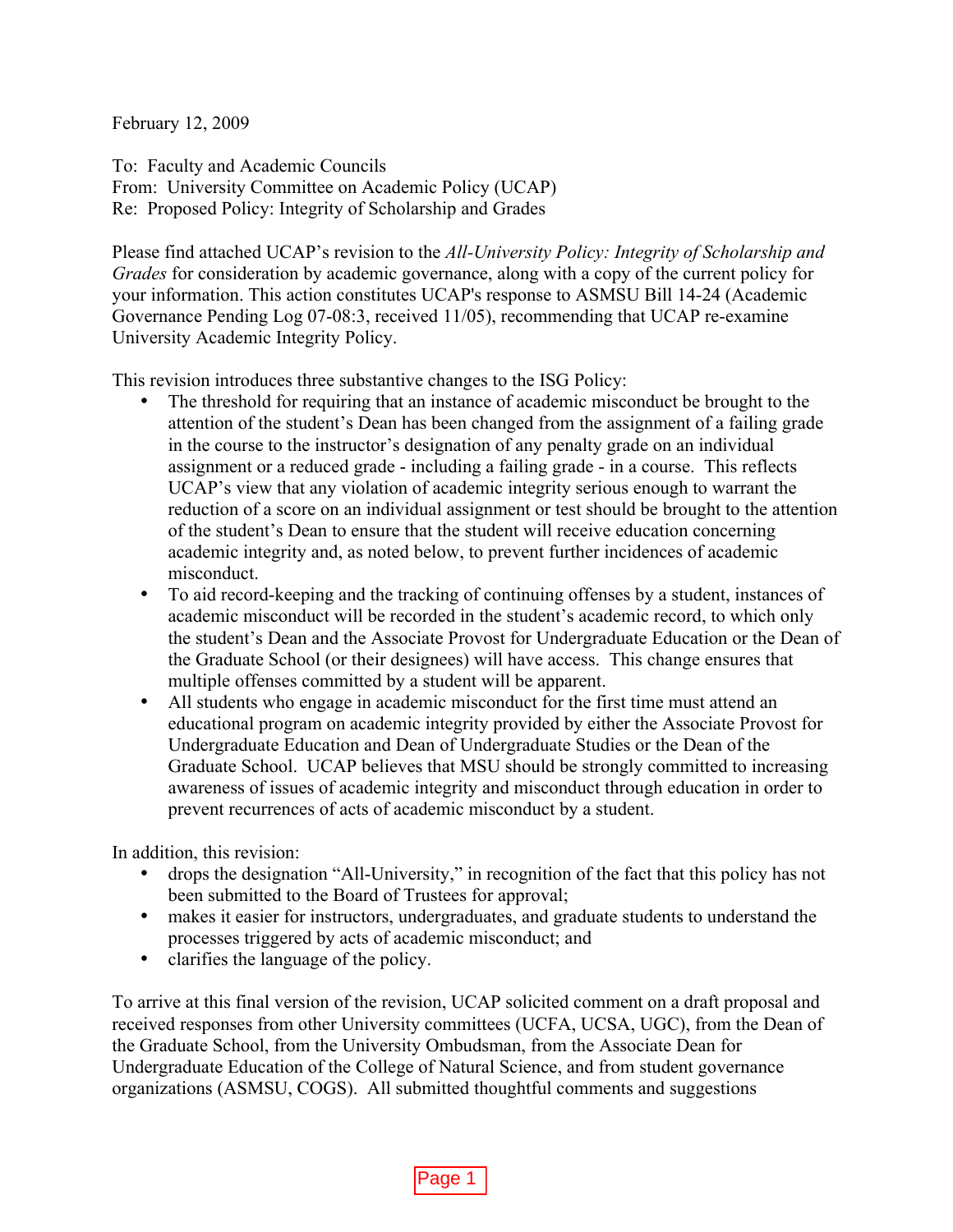concerning both policy and implementation. All comments received were supportive of the basic changes being proposed to the existing policy. UCAP's summary of implementation suggestions and its own views can be found as a supplement to this letter.

We summarize below the comments and suggestions UCAP received to the policy issues addressed in the document under consideration and UCAP's responses to them:

- The UGC suggested that the instructor notify the head of the student's unit and the student's academic advisor as well as the Dean of the student's college when academic misconduct by a graduate student occurs. In the interest of keeping the process as streamlined and simple to implement as possible, UCAP chose to require that the instructor notify only the student's Dean. This reduces the chance of misidentifying personnel in unfamiliar units in cases involving the sensitive matter of academic misconduct. At the same time, it does not prevent the Dean from notifying these other individuals in cases where this appropriate.
- The UGC suggested language to cover instances of academic misconduct in which a penalty grade for graduate students does not apply, and UCFA raised a similar point, suggesting that the phrase "or any other sanction" be added to the penalty grade threshold. Note, however, that the policy already requires instructors to "take appropriate action" in any case of academic dishonesty -- the assignment of a penalty grade is not required for action to be taken UCAP maintains that the assignment of a penalty grade is the appropriate threshold and a clearer standard for requiring an instructor to notify the student's dean of a charge of academic misconduct.
- The UGC argued that in some cases academic misconduct should be stated on a student's transcript. Since there are no standards articulated for what might trigger this sanction, UCAP declined to include this in its revision.
- UCSA and UCFA brought up many instances in which language could be clarified, and UCAP incorporated their suggestions.
- UCSA urged specificity regarding how required communications would be made. UCAP addressed this by stipulating that communications should be in writing.
- ASMSU and COGS expressed deep concern about the confidentiality of records and allegations, and this animated UCAP discussions as well. UCAP addressed this by specifying limited access to records, specifically to the Dean of the student's college, the Director of the University Undergraduate Division, the Dean of the Graduate School, and the Associate Provost for Undergraduate Education or their designees.
- ASMSU, as well as UCSA and UCFA, sought clarification of the appropriate Dean to be informed of instances of academic dishonesty, especially for undergraduate students who have not declared majors. UCAP specified that it is the Dean of the college in which the student's major is housed, or the Director of the University Undergraduate Division in the case of an undeclared major, to whom notification of academic misconduct will be sent.

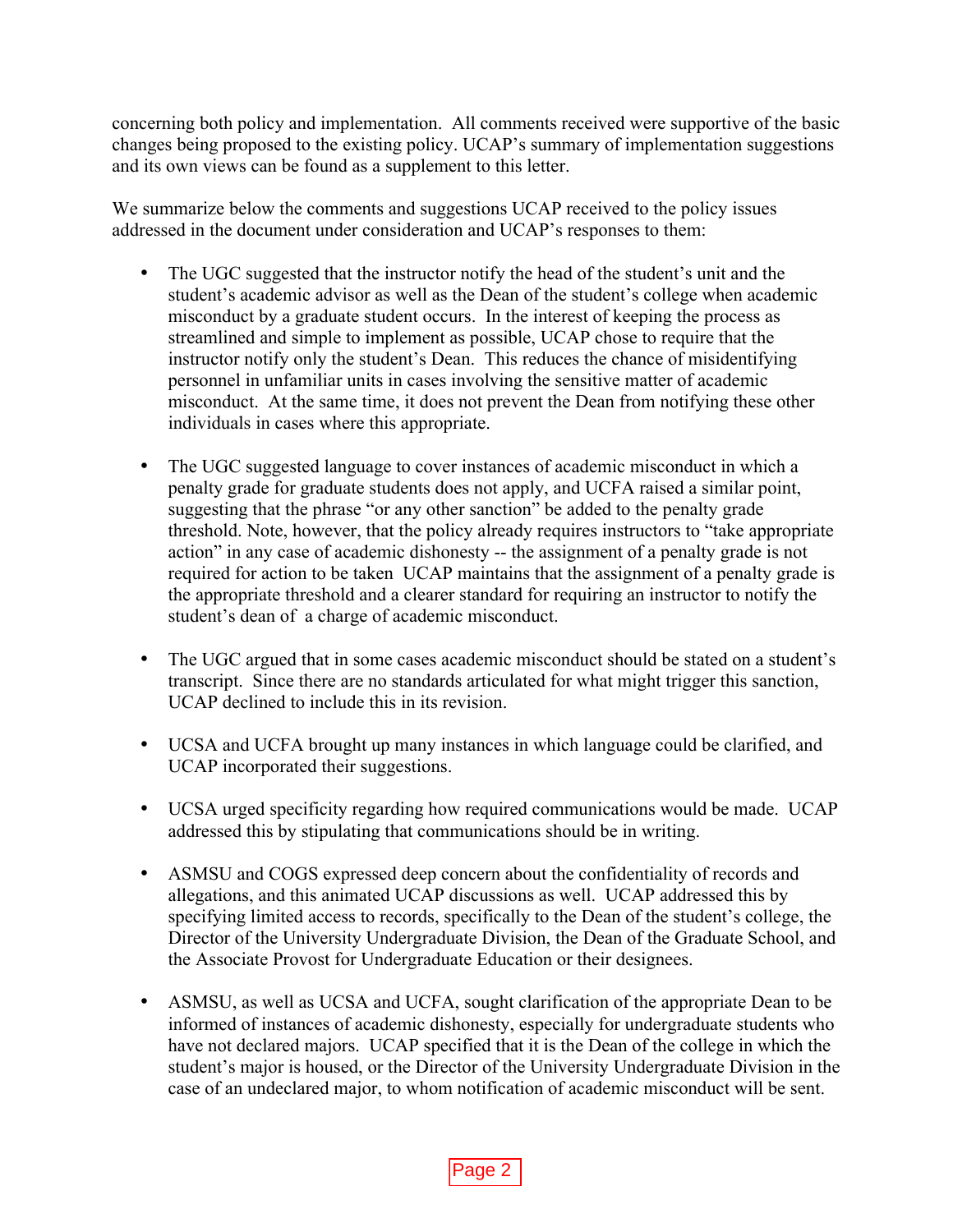Finally, we gratefully note that Prof. Stan Soffin, the University Ombudsman, provided numerous suggestions and answers to UCAP questions that aided immeasurably both the process and the outcome of UCAP's work.

Supplement: On Implementation of the Policy on Integrity of Scholarship and Grades

Developing means to implement the policies specified in the Integrity of Scholarship and Grades document does not fall within the purview of the Integrity of Scholarships and Grades policy document. However, it was clear throughout UCAP's deliberations that how well the policy will function depends on the nature and quality of the structures put in place to implement it. The responses to the policy proposal that UCAP received from the committees, organizations, and individuals listed above also provided many suggestions and questions bearing on implementation and procedures. To further the process of developing these structures if this policy revision is adopted, UCAP includes here its views on implementation and those forwarded to UCAP by others.

The following represent the most important implementation issues:

- UCAP suggests that an appropriate field in the student's electronic student folder be developed as a place where the written record of an instance of academic dishonesty is kept in the student's academic record. UCAP emphasizes that access to this information should be restricted to the student's dean or their designees.
- UCAP suggests that Academic Governance consider the possibility of amending item 2 of the Code of Teaching Responsibility to require that the Integrity of Scholarships and Grades Policy be referenced in course syllabi.
- UCAP, UGC, ASMSU, UCSA, and UCFA are concerned about the nature and structure of the educational program that is developed. UCAP is committed to work with the appropriate administrators and other standing committees to ensure that, if this revised policy is adopted, an appropriate education program is created.
- UCAP, UGC, UGSA, and the Ombudsman urge that the relevant committees work together to bring procedures regarding academic misconduct, as found in the AFR, GSRR, and MSRR documents, into alignment as soon as possible.
- UCAP suggests consideration of the following proposal for implementing reporting of academic misconduct, put forward by the UGC: "We recommend development of a university-wide form onto which the written description of misconduct be placed. This would promote consistency in the amount and type of detail provided. Such a form could be accessible from the registrar's website, perhaps on the instructor systems menu. It could be a downloadable paper form, or an electronic form with options that could be ticked and space to provide additional details. A web-based version of this form could be automatically routed to the individual(s) who should receive notice of misconduct.

"We recommend the registrar's office incorporate a new option on the online semester grade reporting form to assist the reporting and collection of information about misconduct cases. A new box could indicate if the semester grade given (whether it is a

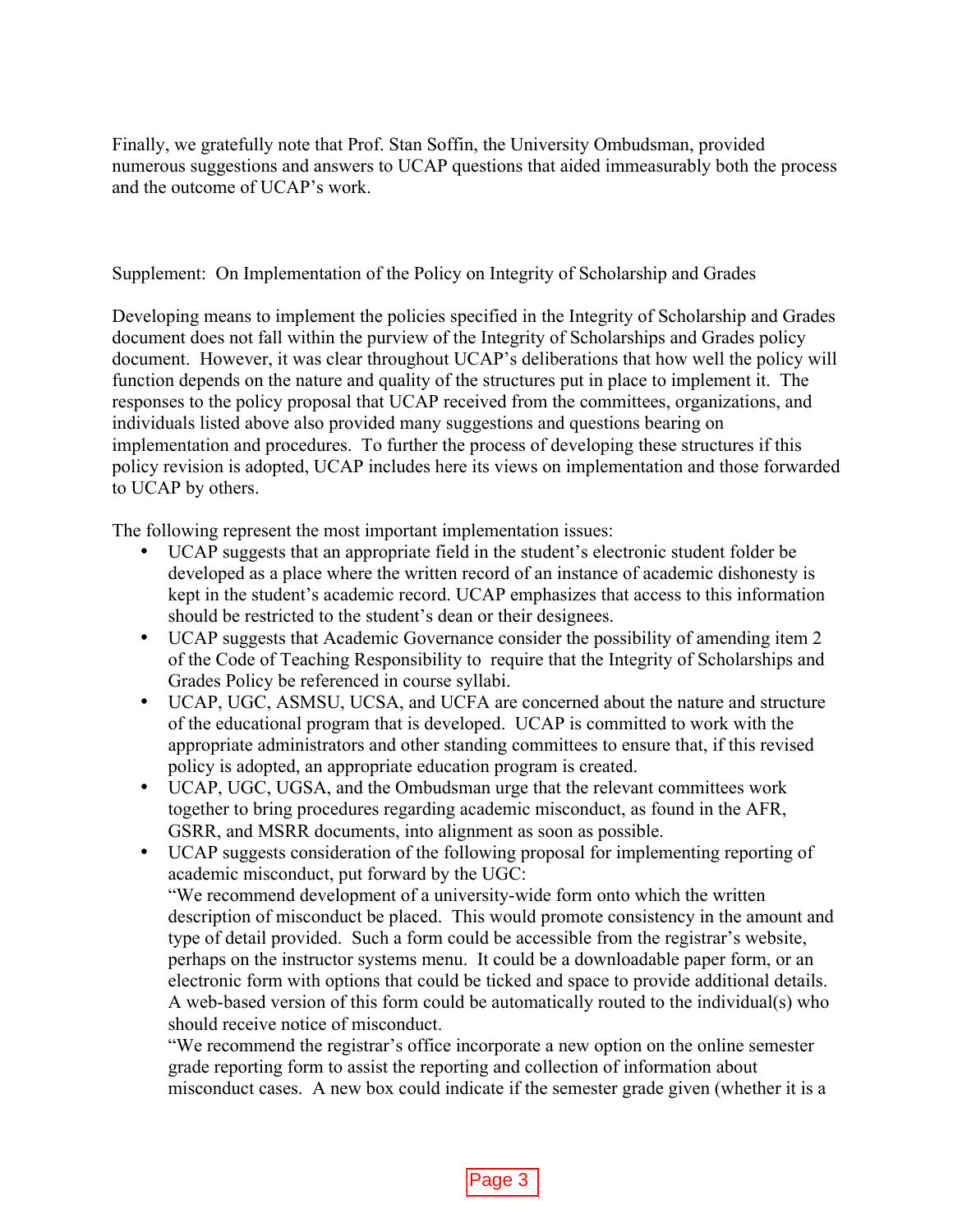passing grade or a zero) is the result of penalties associated with academic misconduct. If so, the instructor would be required to submit the form indicated above, if the form had not already been submitted when the misconduct occurred."

Other considerations regarding implementation of the policy are:

- including correct links to web pages where referenced procedures are listed in the published policy (UGC);
- including timelines in descriptions of procedures (COGS);
- fostering faculty discussion and education regarding academic misconduct; and
- avoiding a rigid schedule of sanctions. UCAP views flexibility as necessary in response to the variety of possible offenses and circumstances.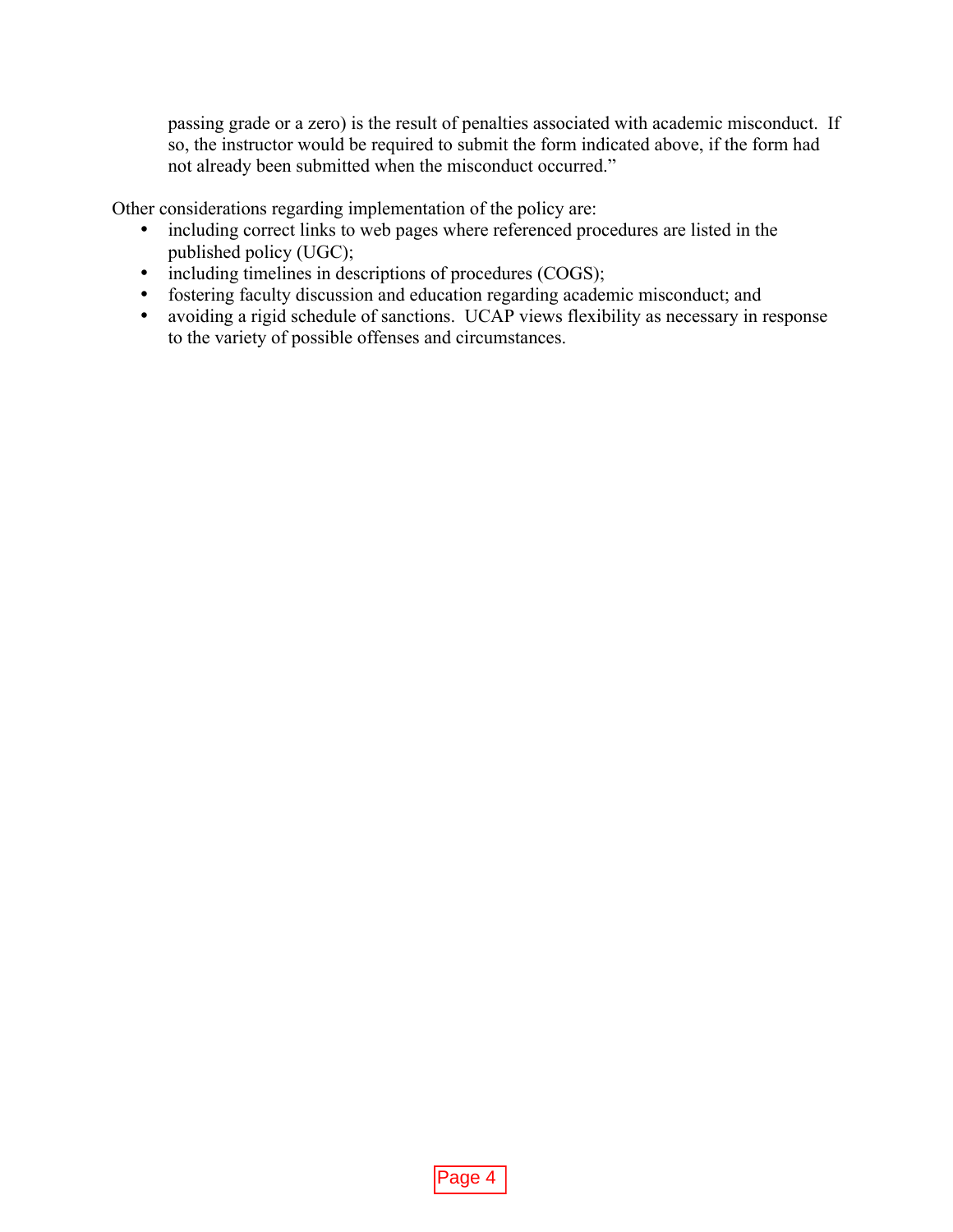## **PROPOSED POLICY: INTEGRITY OF SCHOLARSHIP AND GRADES**

University Committee on Academic Policy Feb. 12, 2009

The following statement of University policy addresses principles and procedures to be used in instances of academic dishonesty, violations of professional standards, and falsification of academic or admission records, herein after referred to as academic misconduct. (See General Student Regulation 1.00, Protection of Scholarship and Grades.)

1. The principles of truth and honesty are recognized as fundamental to a community of scholars. The University expects both instructors and students to honor these principles and, in so doing, to protect the validity of University education and grades. Practices that maintain the integrity of scholarship and grades include providing accurate information for academic and admission records, adherence to unit-approved professional standards and honor codes, and completion of original academic work by the student to whom it is assigned, without unauthorized aid of any kind. To encourage adherence to the principles of truth and honesty, instructors should exercise care in planning and supervising academic work.

2. If an instructor alleges a student has committed an act of academic misconduct, the instructor is responsible for taking appropriate action. Depending on the instructor's judgment of a specific instance, the instructor may give the student a penalty grade. A penalty grade may be a reduced score or grade for the assignment or a reduced grade for the course. (For a definition of "penalty grade," see Academic Freedom Report (AFR) 8.1.15 and Graduate Students Rights and Responsibilities (GSRR) 8.1.15.)

3. When an instructor gives an **undergraduate or graduate** student a penalty grade for academic misconduct, the instructor must provide a written description of the details of the academic misconduct to the student and to the student's academic dean. The student's academic Dean will add the written description to the student's academic record, where it will remain, unless the student successfully grieves the allegation.

4. In notifying the student's academic dean of the student's act of academic misconduct, the **instructor** may request the student's academic dean to initiate an academic disciplinary hearing to imposed sanctions in addition to, or other than, a penalty grade.

5. When in the judgment of the student's academic **dean**, a sanction in addition to, or other than, a penalty grade is warranted (e.g., dismissal from a unit or program), the dean may call for an academic disciplinary hearing. In calling for an academic disciplinary hearing, the student's academic dean may act independently or in response to a request by the instructor. (See SFR 4.3.1.1, GSRR 5.5.2, and MSRR 5.1.3.1.)

6. A student accused of academic misconduct may request an academic grievance hearing to contest the allegation before the appropriate hearing board of the department, school, or college in which the alleged academic dishonesty occurred. In cases involving academic misconduct, no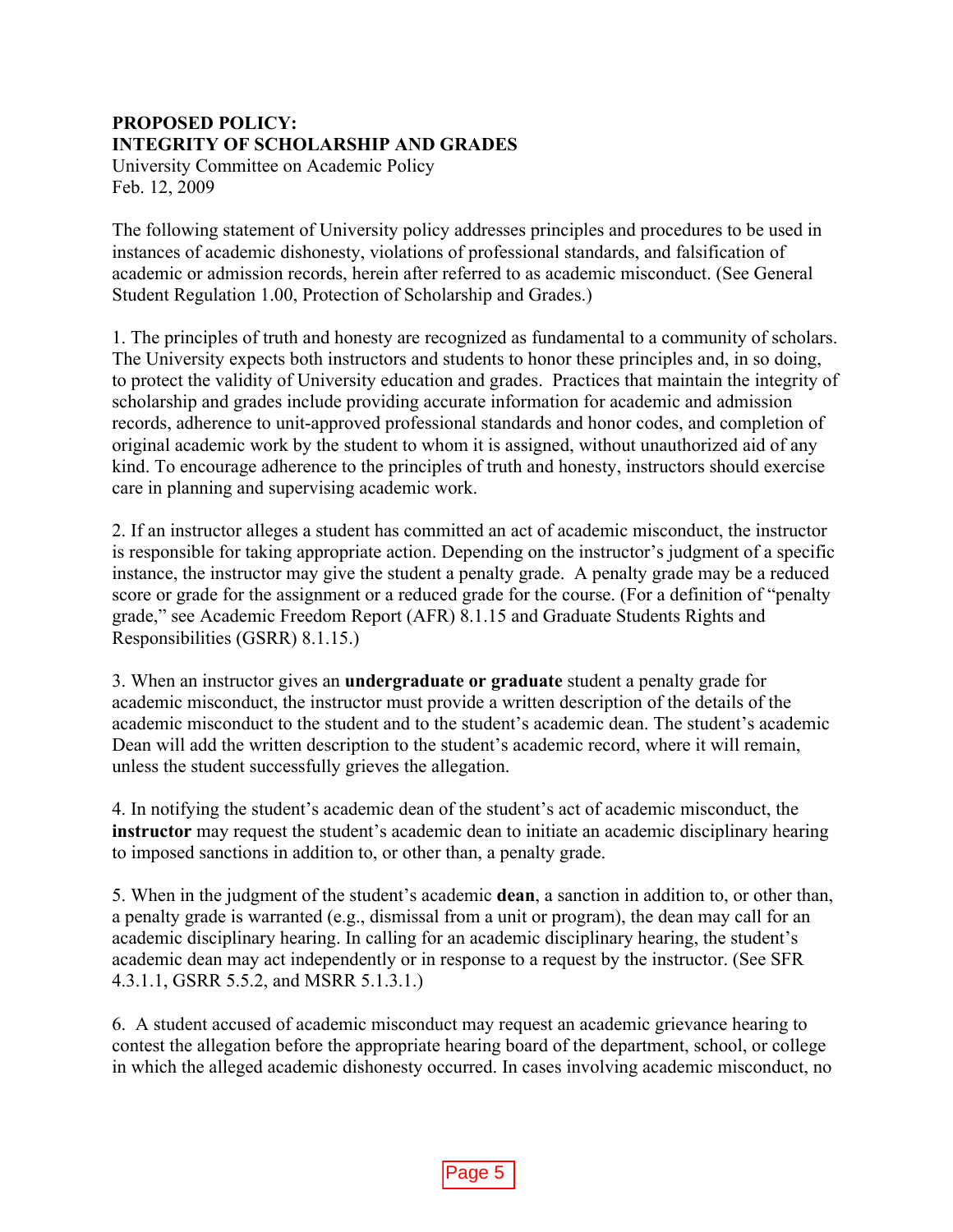student may be dismissed from a course or program of study without an academic disciplinary hearing.

7. On the first offense of academic misconduct, the student must attend an educational program on academic integrity and academic misconduct provided by the Associate Provost for Undergraduate Education and Dean of Undergraduate Studies for undergraduate students and the Dean of The Graduate School for graduate students.

8. In cases involving **undergraduate** students in which the student's academic dean, or designee, calls for an academic disciplinary hearing, the student's academic dean will refer the case to the Associate Provost for Undergraduate Education. The Associate Provost will notify in writing the student of the call for a disciplinary hearing and will invite the student to a meeting to determine the appropriate judiciary for the hearing. (See AFR 4.3.1.1.)

9. In cases involving **graduate** students in which the student's academic dean, or designee, calls for an academic disciplinary hearing, the student's academic dean will refer the case to the Dean of The Graduate School. The dean will notify the student in writing of the call for a disciplinary hearing and will invite the student to a meeting to determine the appropriate judiciary for the hearing. At this meeting, the student will be asked to select either an administrative disciplinary hearing conducted by the Dean of The Graduate School or a disciplinary hearing conducted by the college hearing board within the student's college. In cases of ambiguous jurisdiction involving graduate students, the Dean of The Graduate School will select the appropriate judiciary. (See GSRR 5.5.2.)

10. Either party may appeal a decision of an administrative disciplinary hearing or a disciplinary hearing board to the appropriate appellate board. (See AFR 2.4.7.1; GSRR 5.5.2.1; and MSRR 5.8.1.)